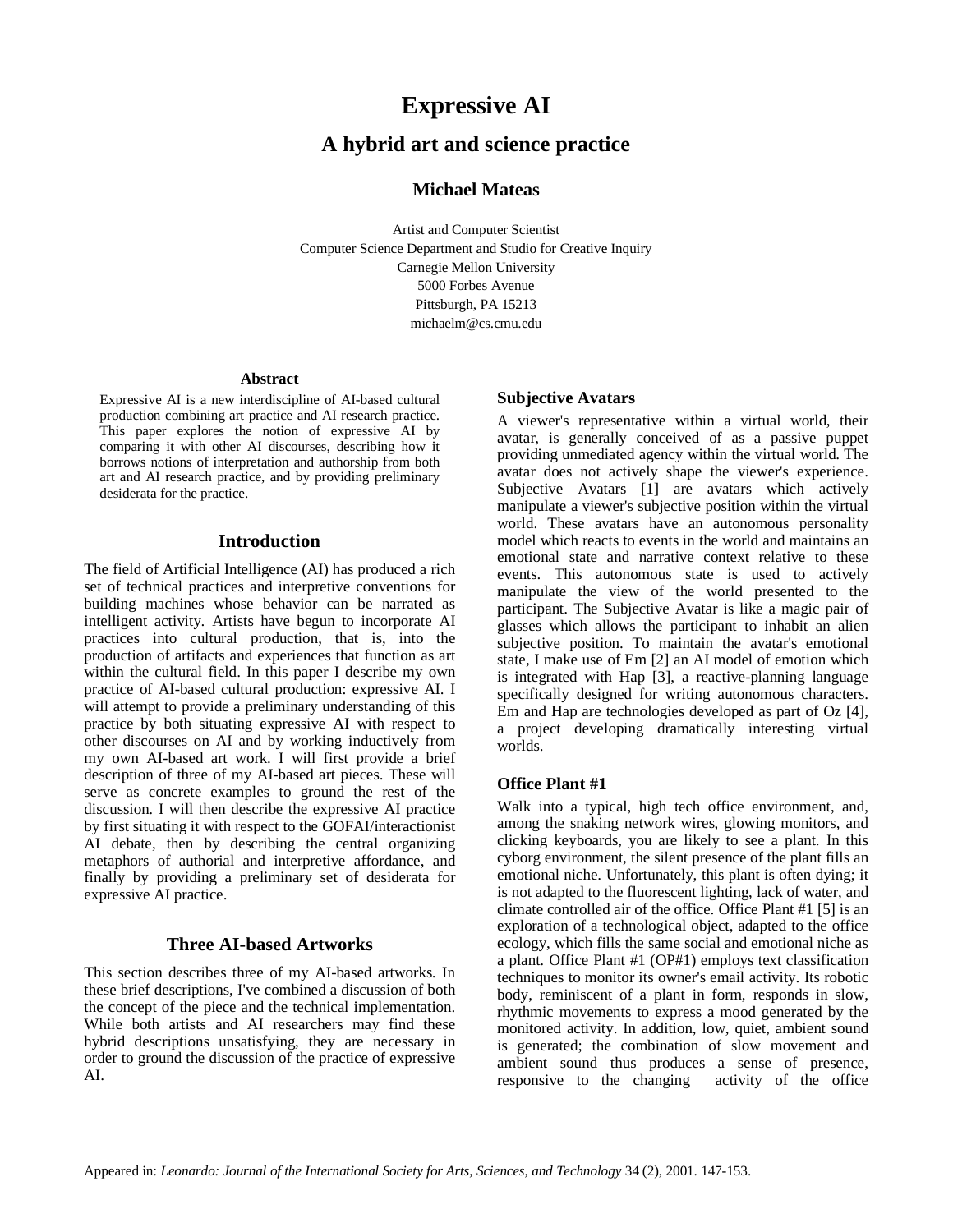environment.

 OP#1 classifies incoming email into social and emotional categories using AI statistical text classification techniques [6]. Given the categories detected by the email classifiers, a Fuzzy Cognitive Map (FCM) [7] determines which behavior the plant should perform. The FCM is a neural network-like structure in which nodes, corresponding to behaviors, are connected to each other by negative and positive feedback loops.

 OP#1 is a collaboration with roboticist and artist Marc Boehlen.

#### **Terminal Time**

Terminal Time [8, 9] is a machine that constructs ideologically-biased documentary histories in response to audience feedback. Terminal Time is a cinematic experience, designed for projection on a large screen in a movie theater setting. At the beginning of the show, and at several points during the show, the audience responds to multiple choice questions reminiscent of marketing polls. The audience selects answers to these questions via an applause meter – the answer generating the most applause wins. The answers to these questions allow the computer program to create historical narratives that attempt to mirror and often exaggerate the audience's biases and desires. By exaggerating the ideological position implied in the audience's answers, Terminal Time encourages the audience to ask fundamental questions about the relationship of point of view to constructions of history.

 Terminal Time makes use of a symbolic AI techniques. Historical events are represented in the machine using a logical formalism. Ideological bias is represented using a goal-tree formulation of ideology similar to Carbonell's [10]. The goal tree is modified as the audience answers the polling questions. Pursuit of goals in the goal tree causes the system to search its knowledge base of historical episodes, looking for episodes which can be slanted to support the current ideological bias. Symbolic processes are used to construct a narrative that is eventually turned into English text (which will be read by a voice synthesizer) and illustrated with video clips chosen from a multimedia database.

 Terminal Time is a collaboration with interactive media artist Paul Vanouse and documentary filmmaker Steffi Domike.

 These three AI-based pieces provide a concrete ground for discussing expressive AI practice. They will be used as examples throughout the rest of this paper.

#### **The GOFAI/Interactionist AI Debate**

In recent years, discourse about AI's high-level research agenda has been structured as a debate between symbolist, or Good Old Fashioned AI (GOFAI), and behavioral, or interactionist AI. The GOFAI/interactionist distinction has shaped discourse both within AI and cognitive science [11, 12, 13], in cultural theoretic studies of AI [14], and in hybrid practice combining AI and cultural theory [15, 16, 17]. This debate has shaped much contemporary practice combining AI and cultural production, with practitioners commonly aligning themselves with the interactionist camp. Because of this connection with cultural practice, it will be useful to position expressive AI relative to this debate. In this section I will briefly describe the GOFAI/interactionist debate. I will then describe how the goals of expressive AI as a practice are distinct from the goals of both the GOFAI and interactionist agendas.

#### **Characterizing GOFAI and Interactionist AI**

GOFAI is characterized by its concern with symbolic manipulation and problem solving [18]. A firm distinction is drawn between mental processes happening "inside" the mind and activities in the world happening "outside" the mind [19]. GOFAI's research program is concerned with developing the theories and engineering practices necessary to build minds that exhibit intelligence. Such systems are commonly built by expressing domain knowledge in symbolic structures and specifying rules and processes that manipulate these structures. Intelligence is considered to be a property that inheres in the symbolic manipulation happening "inside" the mind. This intelligence is exhibited by demonstrating the program's ability to solve problems.

 Where GOFAI concerns itself with mental functions such as planning and problem solving, interactionist AI is concerned with embodied agents interacting in a world (physical or virtual). Rather than solving complex symbolic problems, such agents are engaged in a momentby-moment dynamic pattern of interaction with the world. Often there is no explicit representation of the "knowledge" needed to engage in these interactions. Rather, the interactions emerge from the dynamic regularities of the world and the reactive processes of the agent. As opposed to GOFAI, which focuses on internal mental processing, interactionist AI assumes that having a body which is embedded in a concrete situation is essential for intelligence. It is the body that defines many of the interaction patterns between the agent and its environment.

 The distinctions between the kinds of systems built by GOFAI and interactionist AI researchers is summarized in table 1.

**Table 1.** Contrasting properties of GOFAI and interactionist AI systems

| <b>GOFAI</b>     | Interactionist AI                 |
|------------------|-----------------------------------|
| Narrow/deep      | Broad/shallow                     |
| Generality       | Fits an environment               |
| Disembodied      | Embodied and situated             |
| Semantic symbols | State dispersed and uninterpreted |
| Sense-plan-act   | Reactive                          |

 GOFAI systems often attempt to *deeply* model a *narrow*, isolated mental capability (e.g. reasoning, memory, language use, etc.). These mental components duplicate the capabilities of high-level human reasoning in abstract,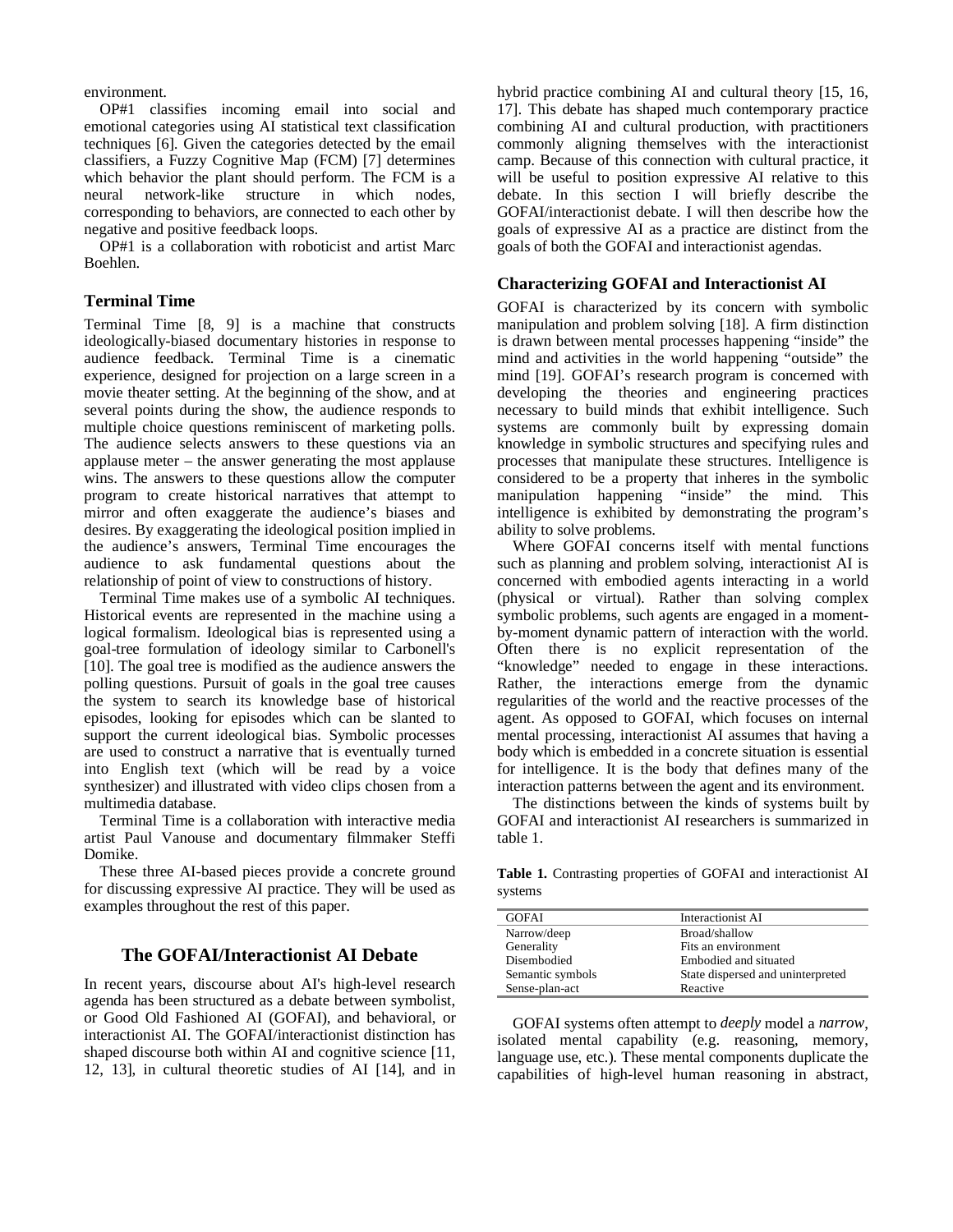simplified environments. In contrast, interactionist AI systems exhibit the savvy of insects in complex environments. Interactionist systems have a *broad* range of *shallow* sensory, decision and action capabilities rather than a single, *narrow*, *deeply* modeled capability.

 GOFAI seeks general solutions; *the* theory of language understanding, *the* theory of planning, etc. Interactionist AI starts with the assumption that there is a complex "fit" between an agent and its environment; there may not be generic solutions for all environments (just as many animals don't function well when removed from their environment).

 GOFAI divorces mental capabilities from a body; the interface between mind and body is not commonly addressed. Interactionist AI assumes that having a body which is embedded in a concrete situation is essential for intelligence. Thus, interactionists don't buy into the Cartesian split. For them, it is the body that defines many of the interaction patterns between the agent and its environment.

 Because of AI's historical affinity with symbolic logic, many GOFAI systems utilize semantic symbols - that is, pieces of composable syntax which make one-to-one reference to objects and relationships in the world. The state of the world within which the mind operates is represented by a constellation of such symbols. Interactionist AI, because of it's concern with environmental coupling, eschews complex symbolic representations; building representations of the environment and keeping them up-to-date is notoriously difficult (e.g. the frame and symbol grounding problems).

 In GOFAI systems, agents tend to operate according to the sense-plan-act cycle. During sensing, the symbolic representation of the state of the world is updated by making inferences from sense information. The agent then constructs a plan to accomplish its current goal in the symbolically represented world by composing a set of operators (primitive operations the agent can perform). Finally, the plan is executed. After the plan completes (or is interrupted because of some unplanned-for contingency), the cycle repeats. Rather than employing the sense-plan-act cycle, interactionist systems are reactive. They are composed of bundles of behaviors, each of which describes some simple action or sequence of actions. Each behavior is appropriate under some environmental and internal conditions. As these conditions constantly change, a complex pattern of behavioral activation occurs, resulting in the agent taking action.

#### **Cultural Production vs. AI**

Both interactionist AI and GOFAI share research goals which are at odds with the goals of those using AI for cultural production. Table 2 summarizes some of the differences between cultural production and traditional AI research practice.

**Table 2.** Contrasting goals of cultural production and AI

| Cultural production  | ΑI                    |
|----------------------|-----------------------|
| Poetics              | Task competence       |
| Audience perception  | Objective measurement |
| Specificity          | Generality            |
| Artistic abstraction | Realism               |

 Artists are concerned with building artifacts that convey complex meanings, often layering meanings, playing with ambiguities, and exploring the liminal region between opaque mystery and interpretability. Thus the purpose of, motivation behind, or concept defining any particular AIbased artwork will be an interrelated set of concerns, perhaps not fully explicable without documenting the functioning of the piece itself. In contrast, the focus in AI is on task competence, that is, on demonstrably accomplishing a well defined task. "Demonstrably accomplishing" means being able to show, either experimentally or by means of mathematical proof, that the AI system accomplishes the task. "Well defined task" means a simple, concisely defined objective that is to be accomplished with a given set of resources, where the objective often has "practical" (i.e. economic) utility. In GOFAI, task competence has often meant competence at complex reasoning and problem solving. For interactionist AI, this has often meant moving around in complex environments without getting stepped on, falling off a ledge, or stuck behind obstacles. In describing Office Plant #1 (OP#1) to AI practitioners (and more generally, CS practitioners), I often confront this distinction between poetics and task competence. A technical researcher tends to view OP#1 as a sophisticated email indicator that would be used to indicate to the user whether they should read their mail or not. That is, OP#1 is viewed as a mechanism for facilitating the task of reading and answering email. The notion that OP#1 is really about creating a presence whose behavior should correlate with email activity while maintaining a sense of mystery, and whose "function" is to open a contemplative window onto a "user's" daily activity, is only communicated to a technical practitioner with some difficulty.

 The success of an AI-based artwork is determined by audience perception. If the audience is able to participate in the poetics defined by the artist, that is, engage in an interpretive process envisioned by the artist, then the piece is successful. AI tries to measure success objectively. How many problems could the program solve? How long did the robot run around before it got into trouble? How similar is the system's solution to a human's solution? The artist is concerned with the subjective experience of the audience, where the AI researcher strives to eliminate any reference to human perception of their artifact. All three example AIbased artworks described above are intimately concerned with audience experience. Subjective Avatars structures a participant's experience so as to help her experience a virtual world from an alien subjective viewpoint. OP#1 creates a variable sculptural presence reflecting its owner's daily activity. Terminal Time makes visible ideological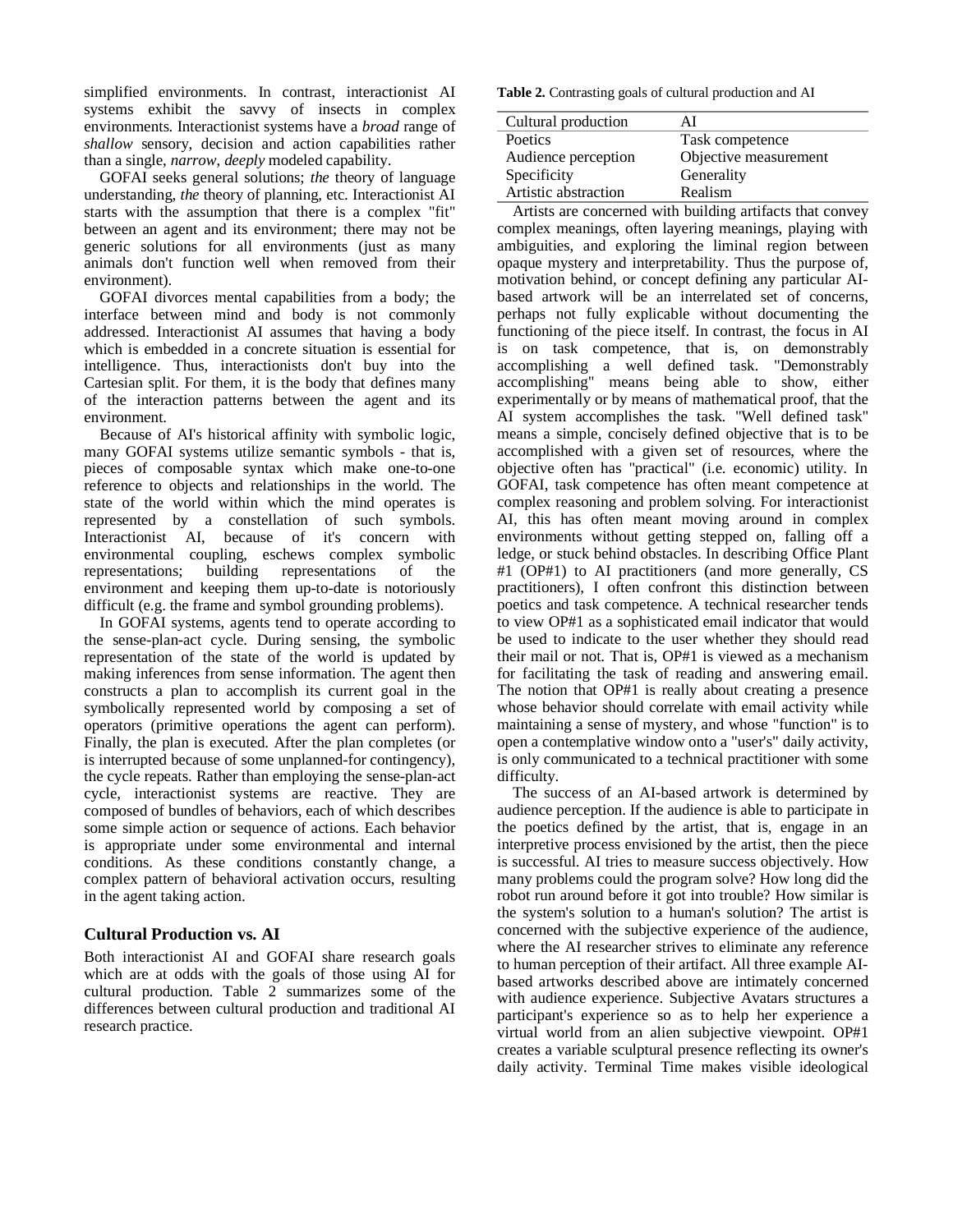bias in the construction of history by generating biased histories in response to audience feedback. There is no audience-free vantage point from which to consider these systems.

 Artists build specific works. Each piece is crafted so as to establish a specific poetics, so as to engage the audience in specific processes of interpretation. The artist explores meaning-making from the vantage point of his or her particular cultural situation. AI, like most sciences, tries to create general and universal knowledge. Even interactionist AI, while stressing the importance of an agent's fit to its environment, seeks general principles by which to describe agent/environment interactions. Where AI conceives of itself as searching for timeless truths, artists participate in the highly contingent meaning systems of a particular cultural milieu. Even those AI practitioners engaged in the engineering task of building "smarter" gizmos here and now, and who would probably demure from the "timeless truth" characterization of AI practice, are still committed to building generally applicable engineering tools. Subjective Avatars provides an example of expressive AI's focus on specificity. The characters in Subjective Avatars were built using Hap, a language designed to facilitate the crafting of specific, unique characters [20]. This is in contrast to both ALife and topdown approaches to character which attempt to define universal character frameworks in which specific characters are "tuned-in" by adjusting parameters in the model [21].

 Finally, artists engage in abstraction. That is, they are not so much concerned with building exact replicas of parts of the world (mimesis), as with creating meaning systems that make reference to various aspects of the lifeworld (the amalgam of the physical world plus culture). On the other hand, much of AI research is motivated by realism. A GOFAI researcher may claim that their program solves a problem the way human minds really solve the problem; an interactionist AI researcher may claim that their agent *is* a living creature, in that it captures the same environment/agent interactions as an animal. The first time I presented Terminal Time to a technical audience, there were several questions about whether I was modeling the way that real historians work. The implicit assumption was that the value of such a system lies in its veridical model of human behavior. In fact, the architectural structure of Terminal Time is part of the concept of the piece, not as a realist portrait of human behavior, but rather as a caricature of certain institutionalized processes of documentary film production.

**Artistic practice transforms AI**. Artistic practice is potentially concerned with a broader set of issues than the issues of agency which structure the technical interactionist/GOFAI debate. Artistic practice also operates from a different set of goals and assumptions than those shared by both interactionist and GOFAI researchers. Thus, despite the affinity between cultural theoretic critiques of Enlightenment rationality and the technical project of interactionist AI, we should be wary of any position, implicit or explicit, holding that some particular technical school of thought within AI is particularly suited to artistic practice. AI-based art is not a subfield of AI, nor affiliated with any particular technical school within AI, nor an application of AI. Rather it is a stance or viewpoint from which all of AI is reconstructed. When artistic practice and AI research combine, it results in a new interdiscipline, one I term expressive AI.

# **Expressive AI**

AI has traditionally been engaged in the study of the possibilities and limitations inherent in the physical realization of intelligence [22]. The focus has been on understanding AI systems as independent entities, studying the patterns of computation and interactions with the world that the system exhibits in response to being given specific problems to solve or tasks to perform. Both GOFAI and interactionist AI reify the notion of intelligence. That is, intelligence is viewed as an independently existing entity with certain essential properties. GOFAI assumes that intelligence is a property of symbolic manipulation systems. Interactionist AI assumes that intelligence is a property of embodied interaction with a world. Both are concerned with building something that *is* intelligent; that unambiguously exhibits the essential properties of intelligence.

 In expressive AI the focus turns to *authorship*. The AI system becomes an artifact built by authors in order to communicate a constellation of ideas and experiences to an audience. If GOFAI builds brains in vats, and interactionist AI builds embodied insects, then expressive AI builds *cultural artifacts*. The concern is not with building something that *is* intelligent independent of any observer and their cultural context. Rather, the concern is with building an artifact that *seems* intelligent, that participates in a specific cultural context in a manner that is perceived as intelligent. Expressive AI views a system as a performance. Within a performative space the system expresses the author's ideas. The system is both a messenger for and a message from the author.

#### **Metaphors Structuring AI-based Artwork**

 The concept of an AI system as communication and performance is depicted in figure 1.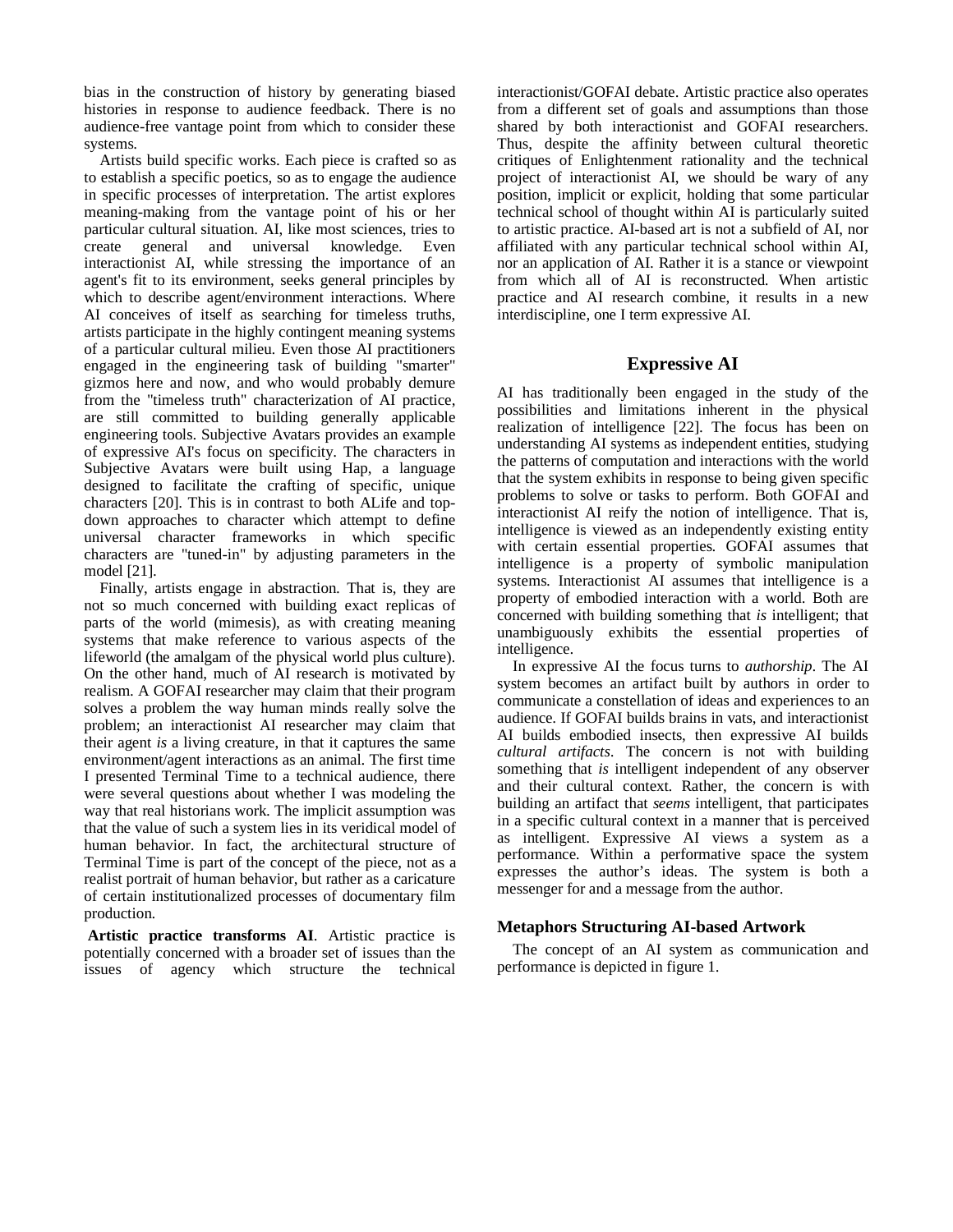

**Fig. 1.** The conversation model of meaning making

The AI system (here labeled "gizmo") mediates between artist and audience. The gizmo structures the context within which the artist and audience negotiate meaning. The artist attempts to influence this negotiation by structuring the interpretive affordances of the gizmo, that is, by providing the audience with the resources necessary to make up a story about what the gizmo is doing and what meanings the author may have intended to communicate. This relationship between gizmo, artist, and audience is the conversation metaphor, artistic practice conceived of as a conversation between artist and audience mediated by the art "object" (the object can be something non-concrete, such as a performance).

 The conversation metaphor is an example of what Agre [23] calls a theory-constitutive metaphor. Such a metaphor structures the theories and practices of a field. Every such metaphor has a center and a margin. The center is the set of issues brought into focus by the metaphor, those issues which will be considered primary in the practice structured by the metaphor. The margin is the set of issues made peripheral by the metaphor, those issues which will only be a secondary part of the practice, if considered at all. The practice may even assume that the margin will "take care of itself" in the process of focusing on the center.

 The center of the conversation metaphor is the relationship between two subjects, the artist and the audience. A practice structured by this metaphor will focus on the negotiation of meaning between these two subjects. The margin is the internal structure of the gizmo itself. The conversation metaphor interprets the internal structure of the gizmo as an accidental byproduct of a focus on negotiated meaning; the structure "takes care of itself" in the process of focusing on the negotiation of meaning between artist and audience.

 The central and marginal concerns of the conversation metaphor reverse those found in AI research practice. AI research practice proceeds by means of the construction metaphor depicted in figure 2. The gizmo (in GOFAI practice) or the gizmo + environment (in interactionist AI practice) is considered as a system complete unto itself, about which statements can be made without reference to the either the system builders or interpreters as subjects. Instead, system construction and interpretation is rendered as an objective process; construction is conditioned only by engineering concerns, and interpretation only by the requirements of empirical investigation. The active process of meaning making engaged in by a subject is marginalized.



**Fig. 2.** The construction model of AI research

 Expressive AI simultaneously focuses on the negotiation of meaning *and* the internal structure of the AI system. These two apparently disparate views are unified by thinking in terms of affordances: negotiation of meaning is conditioned by interpretive affordances and the internal structure of the AI system is conditioned by authorial affordances. Before describing interpretative and authorial affordance, it is useful to first define the more general concept of affordance.

 The notion of affordance was first suggested by Gibson [24, 25] as a way to understand perception and was later re-articulated by Norman [26] in the field of interface design. Affordances refer to the perceived properties of things, particularly those properties that suggest actions that can be taken with the thing. Affordances are the opportunities for action made available by an object. But affordance is even stronger than implied by the phrase "made available"; in order for an object to be said to afford a certain action, the object must in some sense "cry out" for the action to be taken. There should be a naturalness to the afforded action that makes it the obvious thing to do. For example, the handle on a teapot affords picking up the teapot with your hand. The handle cries out to be grasped. Affordances not only limit what actions can be taken (the negative form of constraint) but cry out to make certain actions obvious (the positive form of constraint).

#### **Interpretive Affordance**

Interpretive affordances support the interpretations an audience makes about the operations of an AI system. In the conversation model of negotiated meaning, it is the interpretive affordances which condition the meanings that can be negotiated between artist and audience. Interpretive affordances provide resources both for narrating the operation of the system, and additionally, in the case of AI-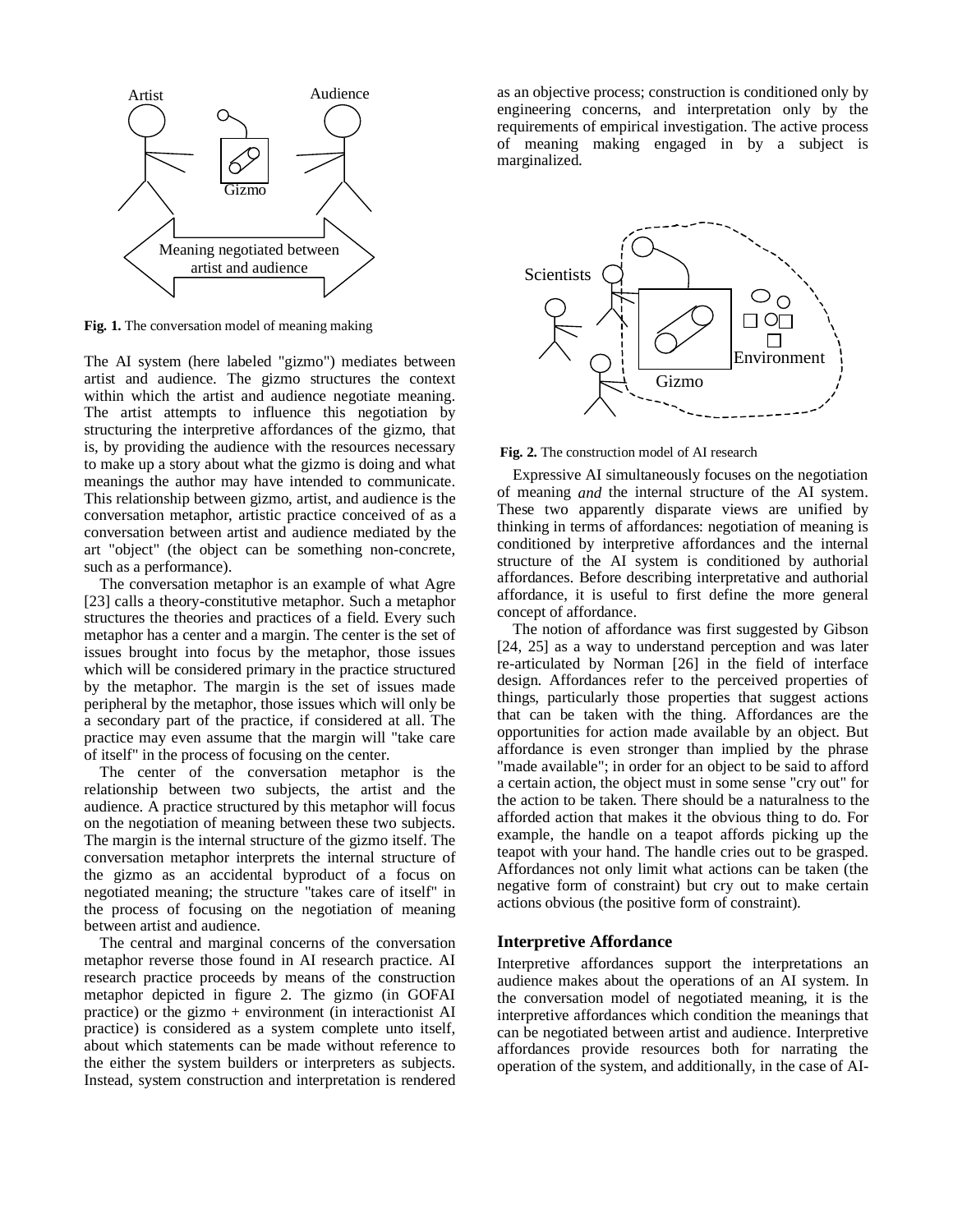based *interactive* art, for supporting intentions for actions that an audience may take with the system.

 Agre [27] describes how AI technical practice provides narrative affordances which support AI researchers in creating stories describing the system's operation. Different practices (e.g. GOFAI or interactionist AI) provide different affordances for narrating system behavior. However, in typical AI research practice, these affordances are not consciously manipulated. Rather, they serve as part of the unconscious background of the engineering practice; they co-evolve with the technical practice as a silent but necessary partner in the research. Expressive AI practitioners think explicitly about how to provide the affordances supporting the narration of system behavior. For example, Sengers [28] explicitly added transition behaviors to behavior-based agents to support the audience's ability to narrate the agent's behavior.

 For interactive art, intentional affordances support the goals an audience can form with respect to the artwork. The audience should be able to take an action and understand how the artwork is responding to this action. This doesn't mean that the artwork must provide simple one-to-one responses to the audience's actions. Such simple one-to-one responses would be uninteresting; rather, the poetics of the piece will most likely avoid commonly used tropes while exploring ambiguities, surprise, and mystery. But the audience should be able to understand that the system is responding to them, even if the response is unexpected or ambiguous. The audience should be able to tell some kind of unfolding story about their interaction with the work. Both extremes, simple stereotyped responses to audience interaction making use of wellknown tropes, and opaque incoherence with no determinable relationship between interaction and the response of the art work, should be avoided.

 A concern with interpretive affordance will be familiar to artists; negotiating meaning between artist and audience is central to artistic practice. Expressive AI adopts this concern within the context of AI-based art. But expressive AI *also* adopts a concern for the artifact from AI research practice.

#### **Authorial Affordance**

The authorial affordances of an AI architecture are the "hooks" that an architecture provides for an artist to inscribe their authorial intention on the machine. Different AI architectures provide different relationships between authorial control and the combinatorial possibilities offered by computation. Expressive AI engages in a sustained inquiry into these authorial affordances, crafting specific architectures that afford appropriate authorial control for specific art works.

 This concern with the machine itself will be familiar to AI research practitioners (both GOFAI and interactionist). However, AI research practice tends to focus on individual architectures, not on the human authorship supported by the architecture nor on understanding the differences between architectures. AI research practice downplays the role of human authorship within the system because this authorship disrupts the story of the system as an autonomously intelligent entity. Rather, the focus is on the architecture itself, independent of any "content", and generally independent of any discussion of any other architecture. Expressive AI simultaneously adopts and transforms this concern with the machine.

 A focus on the machine is alien to current electronic media practice. In keeping with the conversation metaphor of meaning making, the internal structure of the machine is generally marginalized. The machine itself is considered a hack, an accidental byproduct of the artist's engagement with the concept of the piece. In the documentation of electronic media works, the internal structure of the machine is almost systematically effaced. When the structure is discussed, it is usually described at only the highest-level, using hype-ridden terminology and wishful component naming (e.g. "meaning generator", "emotion detector"). At its best, such discursive practice is a spoof of similar practice within AI research, and may also provide part of the context within which the artist wishes her work to be interpreted. At its worst, such practice is a form of obfuscation, perhaps masking a gap between intention and accomplishment, the fact that the machine does not actually do what is indicated in the concept of the piece.

 Why would an artist want to concern herself with authorial affordance, with the structural properties of the machine itself? Because such a concern allows an artist to explore expressive possibilities that can only be opened by a simultaneous inquiry into interpretive affordance and the structural possibilities of the machine. An artist engaging in expressive AI practice *will be able to build works with a depth, a richness, a sophistication that can't be achieved without this simultaneous focus on meaning making and machine structure*.

# **Combining Interpretive and Architectural Concerns**

The splitting of AI-based art practice into interpretive and authorial concerns is for heuristic purposes only, as a way to understand how expressive AI borrows from both art practice and AI research practice. Expressive AI practice combines these two concerns into a dialectically related whole; the concerns mutually inform each other. The "interface" is not separated from the "architecture." In a process of total design a tight relationship is maintained between the sensory experience of the audience and the architecture of the system. The architecture is crafted in such a way as to enable just those authorial affordances that allow the artists to manipulate the interpretive affordances dictated by the concept of the piece. At the same time, the architectural explorations suggest new ways to manipulate the interpretive affordances, thus suggesting new conceptual opportunities.

 The AI-based artist should avoid architectural elaborations which are not visible to the audience. However, this admonition should not be read too narrowly. The architecture itself may be part of the concept of the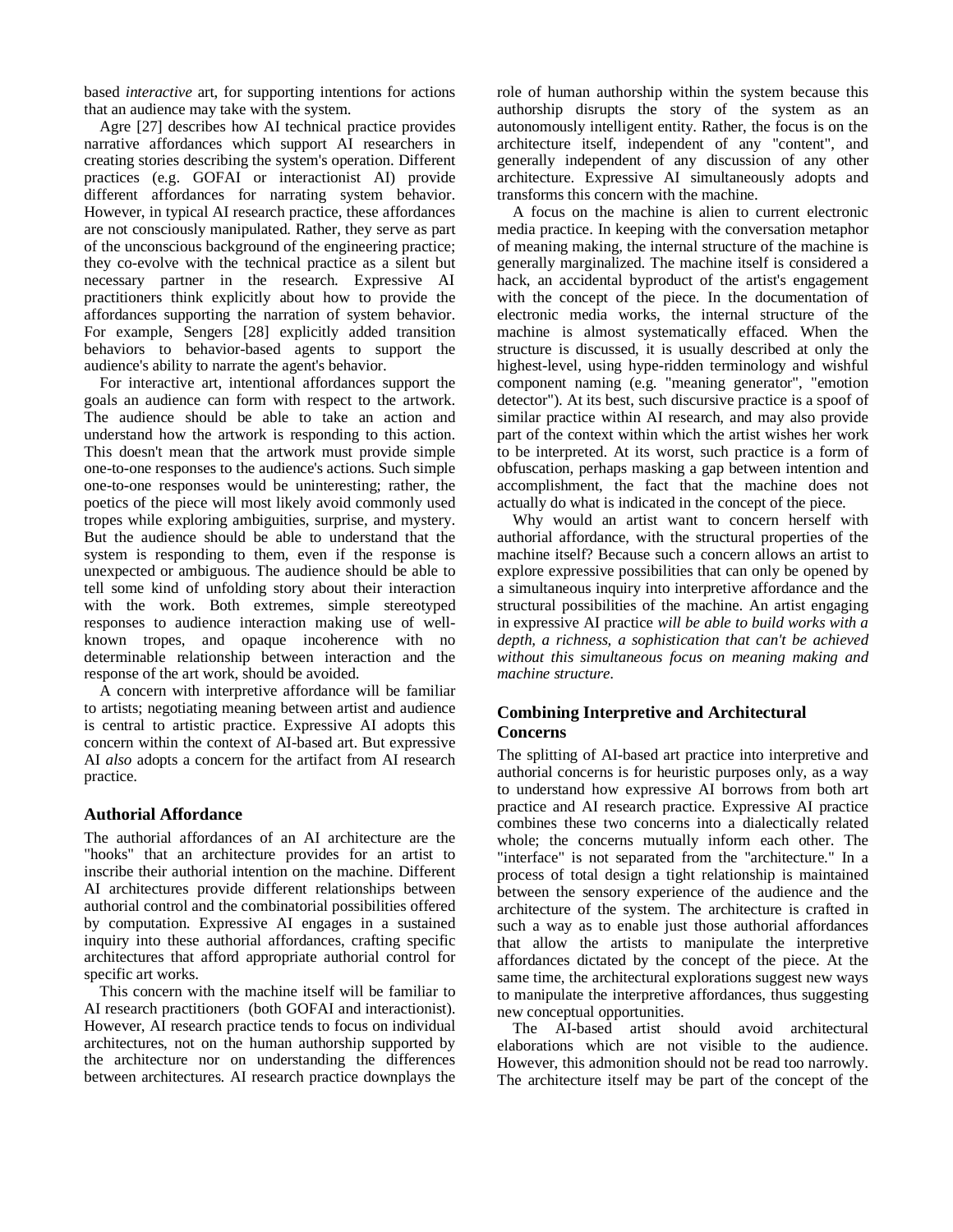piece, part of the larger interpretive context of people theorizing about the piece. For example, one can imagine building a machine like Terminal Time in which some small finite collection of historical narratives have been prewritten. The narrative played is determined by a hardcoded selection mechanism keyed off the audience polls. For any one audience, the sensory experience of this piece would be indistinguishable from Terminal Time. However, at a conceptual level, this piece would be much weaker than Terminal Time. A Terminal Time audience is manipulating a *procedural process* which is a caricature of ideological bias and of institutionalized documentary filmmaking. The operationalization of ideology is critical to the concept of the piece, both for audiences and for artists and critics who wish to theorize the piece.

#### **Expressive AI Desiderata**

Now that the practice of expressive AI has been given an abstract description, this section provides a tentative list of desiderata.

**Expressive AI is not "mere application."** Expressive AI is not an application area of AI. Applications are understood as the use of off-the-self techniques which are unproblematically appropriated to some concrete task. AI applications do not question the deep technical and philosophical assumptions that underlie AI practice. Expressive AI, on the other hand, changes AI practice by simultaneously exploring interpretive and authorial affordances. Expressive AI is not a technical research program calling for the overthrow of GOFAI or interactionist AI. Nor does it single out a particular technical tradition as being peculiarly suited for artistic expression. For example, Subjective Avatars draw from interactionist AI, Office Plant #1 draws from statistical AI, and Terminal Time draws from GOFAI. Rather, expressive AI is a stance or viewpoint from which AI techniques can be rethought and transformed. New avenues for exploration are opened up; research values are changed.

**Build microworlds with human significance**. Building microworlds was an AI approach popular in the 1970s. The idea was to build simple, constrained, artificial worlds in which an AI system could exhibit its competence. The hope was that it would be possible to slowly scale up from systems that exhibit competence in a microworld to systems exhibiting competence in the real world. The microworld research agenda has been widely criticized [29]; it did not prove possible to scale systems up from microworlds. However, the microworld concept can be useful in expressive AI. An AI-based art piece may be a microworld with human significance. The "micro" nature of the world makes certain AI techniques tractable. As long as the microworld has some cultural interest, the system still functions as an artwork. This is simply the recognition that an artwork is not the "real world" but is rather a representational space crafted out of the world. The AI techniques used in an artwork only have to function within

the specific artistic context defined by the piece. For example, in Subjective Avatars, the agents only have to operate within the specific dramatic context defined by the storyworld.

**Actively reflect on affordances associated with different architectures**. Expressive AI practitioners must unpack the complex relationships that exist between authorial intention and different architectures. Architectures, and the associated technical practices supporting the architecture, make available different authorial and interpretive affordances. Active reflection on the co-evolution of affordances and technical solutions is part of expressive AI considered as a design practice. By understanding these relationships, the practitioner improves her skill as an AIbased artist, becoming more able to navigate the design space of affordance plus architecture. While this reflection is similar to AI research practices, it differs in focusing explicitly on affordances, which are commonly left unarticulated in traditional AI practice.

**Cultural theory and expressive AI**. Culture theory is extremely valuable for unpacking hidden assumptions lurking in AI practice. Understanding these assumptions allows an artist to gain a free relation to AI technology, to avoid being forced into the "natural" interpretation of the technology that has been historically constructed. The maintenance of a free relation to technology is a process, not an achievable end. There is no final, "perfect" AI to be found, for artistic or any other purpose.

#### **Conclusion**

Expressive AI is a new interdiscipline of AI-based cultural production combining art practice and AI research practice. Expressive AI changes the focus from an AI system as a thing in itself (presumably demonstrating some essential feature of intelligence), to the communication between author and audience. The technical practice of building the artifact becomes one of exploring which architectures and techniques best serve as an inscription device within which the authors can express their message. Expressive AI does not single out a particular technical tradition as being peculiarly suited to culture production. Rather, expressive AI is a stance or viewpoint from which all of AI can be rethought and transformed.

#### **References**

1. M. Mateas, "Computational Subjectivity in Virtual World Avatars" in *Working notes of the Socially Intelligent Agents Symposium, AAAI Fall Symposium Series* (Menlo Park: Calif.: AAAI Press, 1997).

2. W. S. Neal Reilly, *Believable Social and Emotional Agents*, Ph.D. diss., (School of Computer Science, Carnegie Mellon University, 1996).

3. A. B. Loyall and J. Bates, "Hap: A Reactive, Adaptive